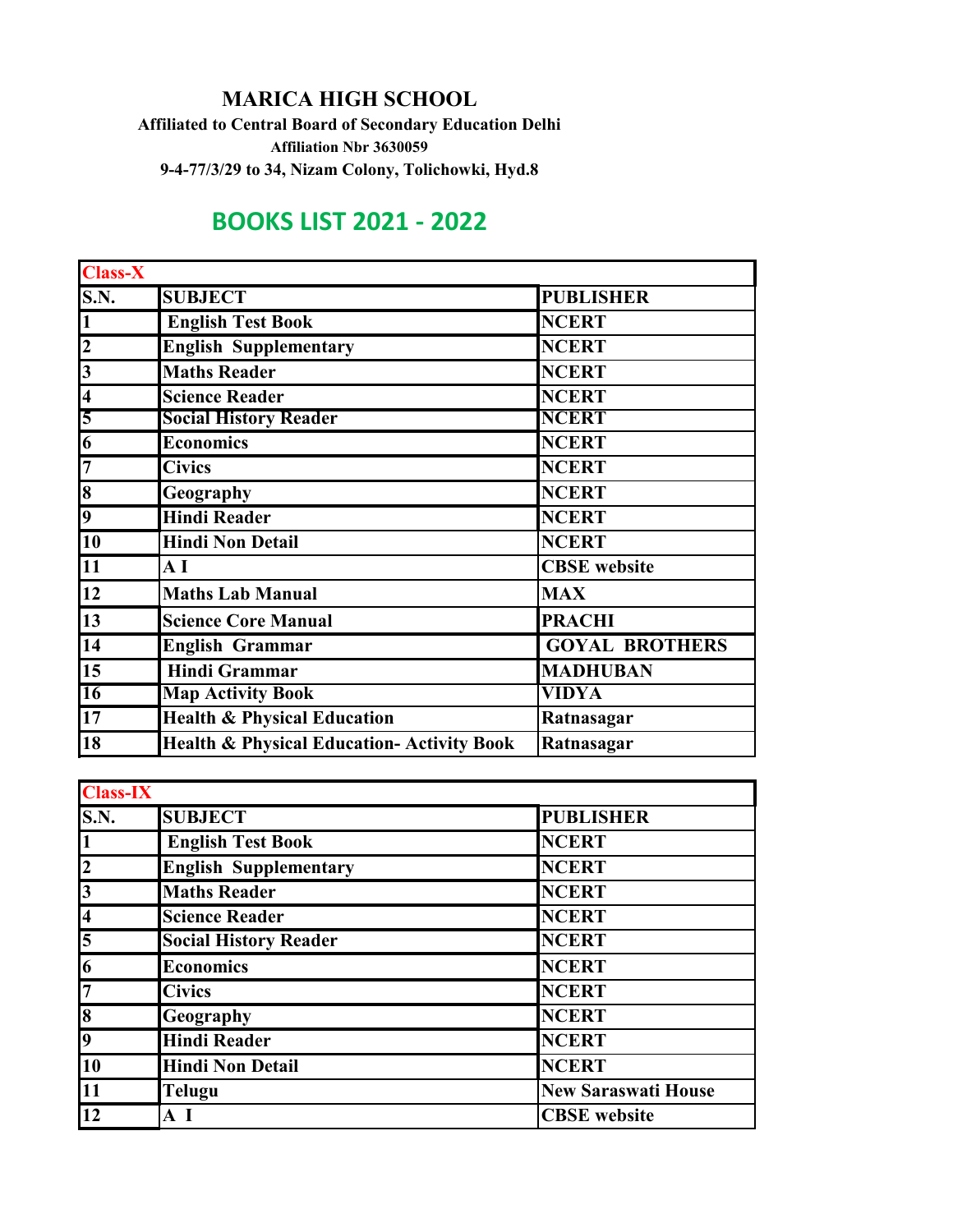| $\vert$ 13      | <b>Maths Lab Manual</b>                               | <b>MAX</b>            |
|-----------------|-------------------------------------------------------|-----------------------|
| $\overline{14}$ | <b>Science Core Manual</b>                            | <b>PRACHI</b>         |
| $\overline{15}$ | <b>English Grammar</b>                                | <b>GOYAL BROTHERS</b> |
| 16              | <b>Hindi Grammar</b>                                  | <b>MADHUBAN</b>       |
| $\overline{17}$ | <b>Map Activity Book</b>                              | <b>VIDYA</b>          |
| $\overline{18}$ | <b>Health &amp; Physical Education</b>                | Ratnasagar            |
| $\overline{19}$ | <b>Health &amp; Physical Education- Activity Book</b> | Ratnasagar            |

|      | <b>CLASS VI, VII, VIII</b> |                                |
|------|----------------------------|--------------------------------|
| S.N. | <b>SUBJECT</b>             | <b>BOOK</b>                    |
|      | 1 English                  | <b>Multi Skill course book</b> |
|      | $2$ <i>English</i>         | Workbook                       |
|      | 3 English                  | <b>Literary reader</b>         |
|      | $4$ English                | <b>Story book</b>              |
|      | 5 Maths                    | <b>Reader</b>                  |
|      | 6 Science                  | Reader                         |
|      | 7 Social                   | Reader                         |
|      | 8 Social                   | <b>Map Activity Book</b>       |
|      | 9 Hindi                    | <b>Reader com W.B</b>          |
|      | 10 Hindi                   | <b>Story book</b>              |
|      | 11 Hindi                   | Grammar                        |
|      | 12 Telugu                  | Reader                         |
|      | $13$ GK                    | Reader                         |
|      | 14 Morals                  | <b>Islamic Studies</b>         |
|      | 15 Computer                | Reader                         |

 $\vert$ 

|                | <b>CLASS I to V</b>                      |
|----------------|------------------------------------------|
| S.No           | <b>SUBJECT</b>                           |
| 1              | Hindi, English, Math, EVS/Science/Social |
| $\overline{2}$ | Computer                                 |
| 3              | <b>GK</b>                                |
| 4              | <b>Islamic Studies</b>                   |
| 5              | <b>Art and Craft</b>                     |
| 6              | <b>Telugu</b>                            |
| 7              | <b>Cursive Writing</b>                   |
| 8              | <b>Library and Reading module</b>        |

**NB No Telugu in class V**

|   | <b>PRE PRIMARY CLASSES</b>              |
|---|-----------------------------------------|
| 1 | <b>Language Picture Dictionary</b>      |
| 2 | <b>Thematic Picture Dictionary</b>      |
| 3 | <b>Practice Book in several Volumes</b> |
| Δ | <b>Library and Reading module</b>       |